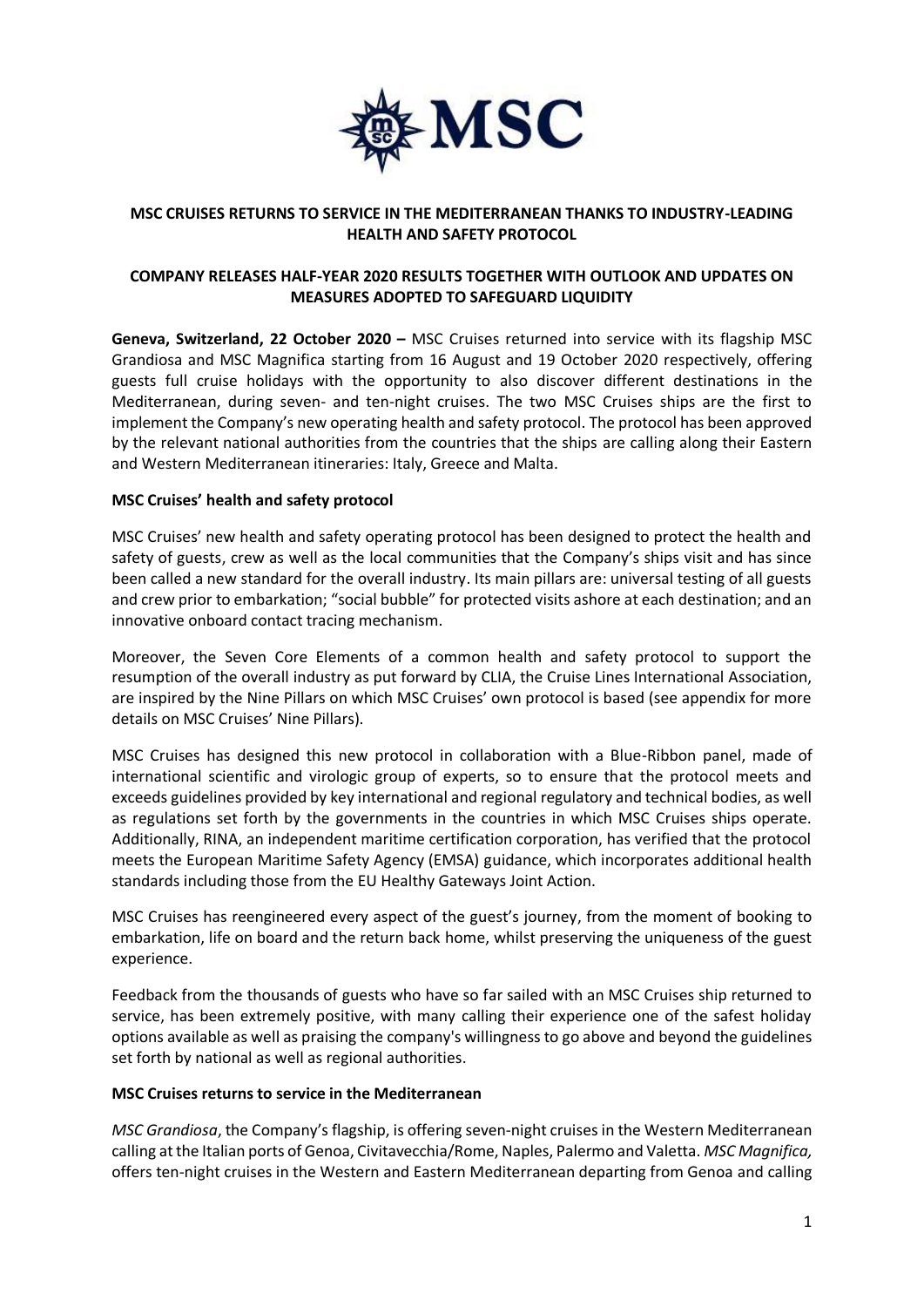

Livorno (Italy) for visits to Florence and Pisa, Messina (Italy) in Sicily, Valletta in Malta, Piraeus for Athens, Katakolon for Olympia and Civitavecchia for Rome, before returning to Genoa.

For this initial phase of the restart of operations, the two MSC Cruises ships operating for the current season, are initially only welcoming guests who are residents in Schengen countries. Additionally, their itineraries have been designed according to the accessibility of the ports, reducing where possible, the need for guests to use of public transports or flights and have been planned in conjunction with the authorities.

# **MSC Cruises Group – Half-Year 2020 unaudited results and outlook**

MSC Cruises Group reported for the six months ended 30 June 2020:

- Total Revenues of Eur 652M, compared to Eur 1'510M for the same period prior-year
- Net comprehensive loss of Eur 501M, compared to Eur 144M Net comprehensive profit for the same period prior-year
- Total equity is Eur 4'044M, compared to Eur 4'545M at 31 December 2019
- Cash and cash equivalents are Eur 478M, compared to Eur 183M at 31 December 2019

As part of the global containment effort for the COVID-19 pandemic, MSC Cruises implemented a voluntary suspension of its fleet operations effective 15 March 2020. This measure has been taken to protect, above all, the health and safety of its staff and guests. The company has kept ships halted in warm lay-up in the regions where the same were used to operate so to ensure a quick resumption of operations in case of relief of restrictions, in the meanwhile implemented by the various national authorities, as it has already been the case for MSC Grandiosa and MSC Magnifica.

The operating results of the company have been impacted by the temporary suspension of the operations.

As a consequence of COVID-19 pandemic, while the Company cannot estimate the impact on its business, financial condition or near- or longer-term financial or operational results with certainty, it expects to report a consolidated net loss at the year ending 31 December 2020.

Cumulative advance bookings for the year 2021 are in line with the Company expectations considering the gradual resumption of the cruise operations.

## **MSC Cruises Group – liquidity position and financial measures**

As of June 30, 2020, MSC Cruises Group reported liquidity of Eur 478M, consisting of cash and cash equivalents. The company has used, amended and entered into various financing and investment arrangements:

- Utilization of existing 3-year revolving facility for a total amount of Eur 600M, drawn by the end of March 2020
- Utilization of factoring and other credit facilities for approx. Eur 100M, drawn by the end of February 2020
- Deferral of approximately Eur 500M of debt repayments through a debt holiday initiative (Debt Holiday) offered to the cruise industry by various public export credit agencies including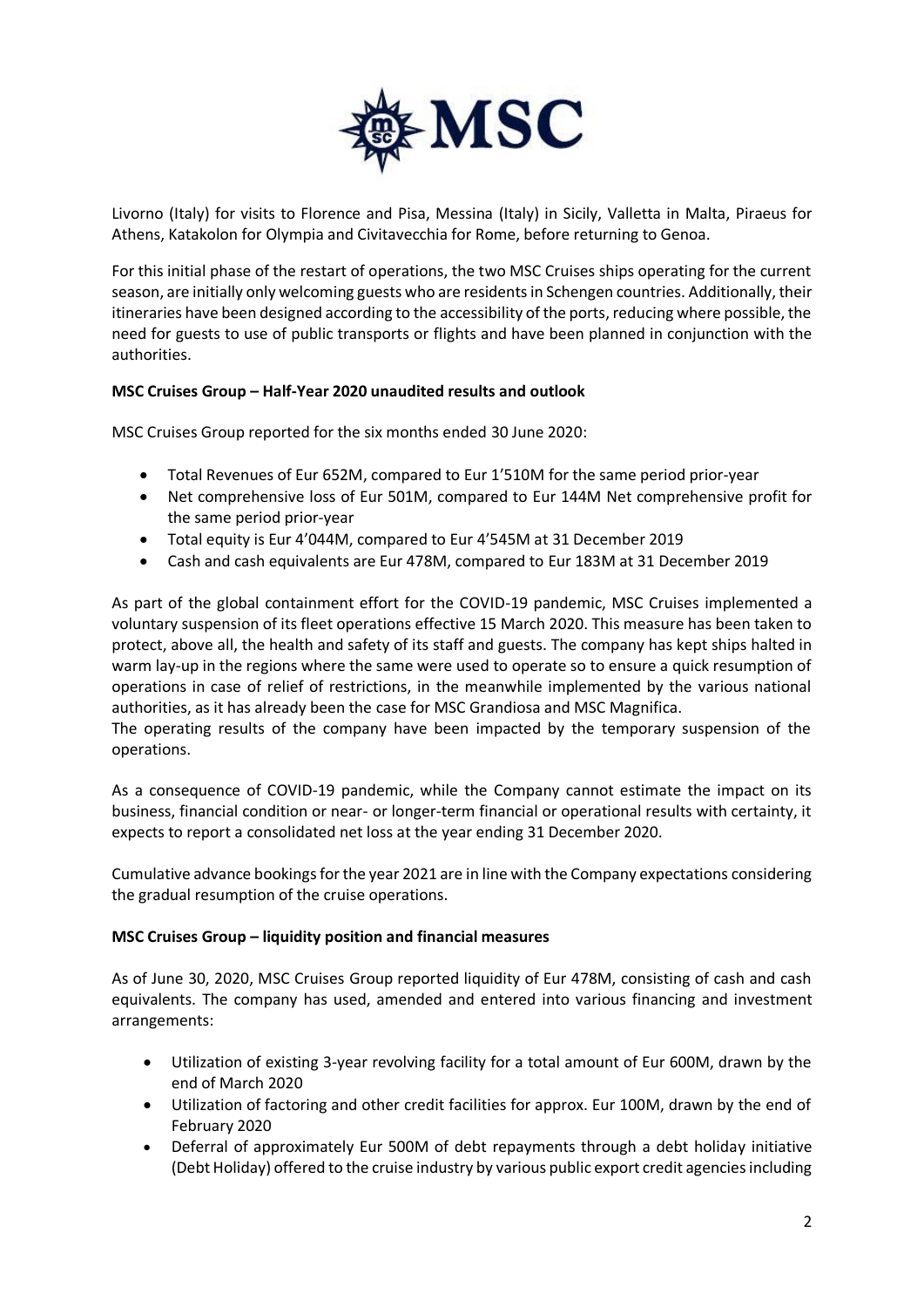

the ones guaranteeing the company's ship financings. The Debt Holiday provides interim debt service relief through 31 March 2021 by creation of separate tranches of loans under the facilities with repayments made over the following four years and financial covenant relief through 31 December 2020

- Postponement of payments to shipyards for vessels under construction, allowing MSC Cruises to avoid any capex payment during the year 2020 and 2021, while not significantly altering the new vessels delivery dates
- Execution of a 2.5-year term-loan for a total amount of Eur 200M, available from October 2020

The company has also undertaken multiple proactive cost reduction and cash conservation measures to mitigate the financial and operational impacts of the COVID-19 pandemic, through the reduction of capital expenditures and operating expenses, including food, fuel, insurance, port charges and reduced crew manning of vessels during the suspension, resulting in lower crew payroll expenses.

The company is actively evaluating other liquidity measures with different counterparties which may be implemented as needed.

The combination of existing and expected financial measures, provide full comfort to MSC Cruises in overcoming any future consequence from the Covid-19 pandemic. Should the Covid-19 pandemic continue to have an impact on travelling and, particularly, cruise holidays, MSC Cruises will continue to work finding solutions to safeguard its liquidity and protect its business continuity.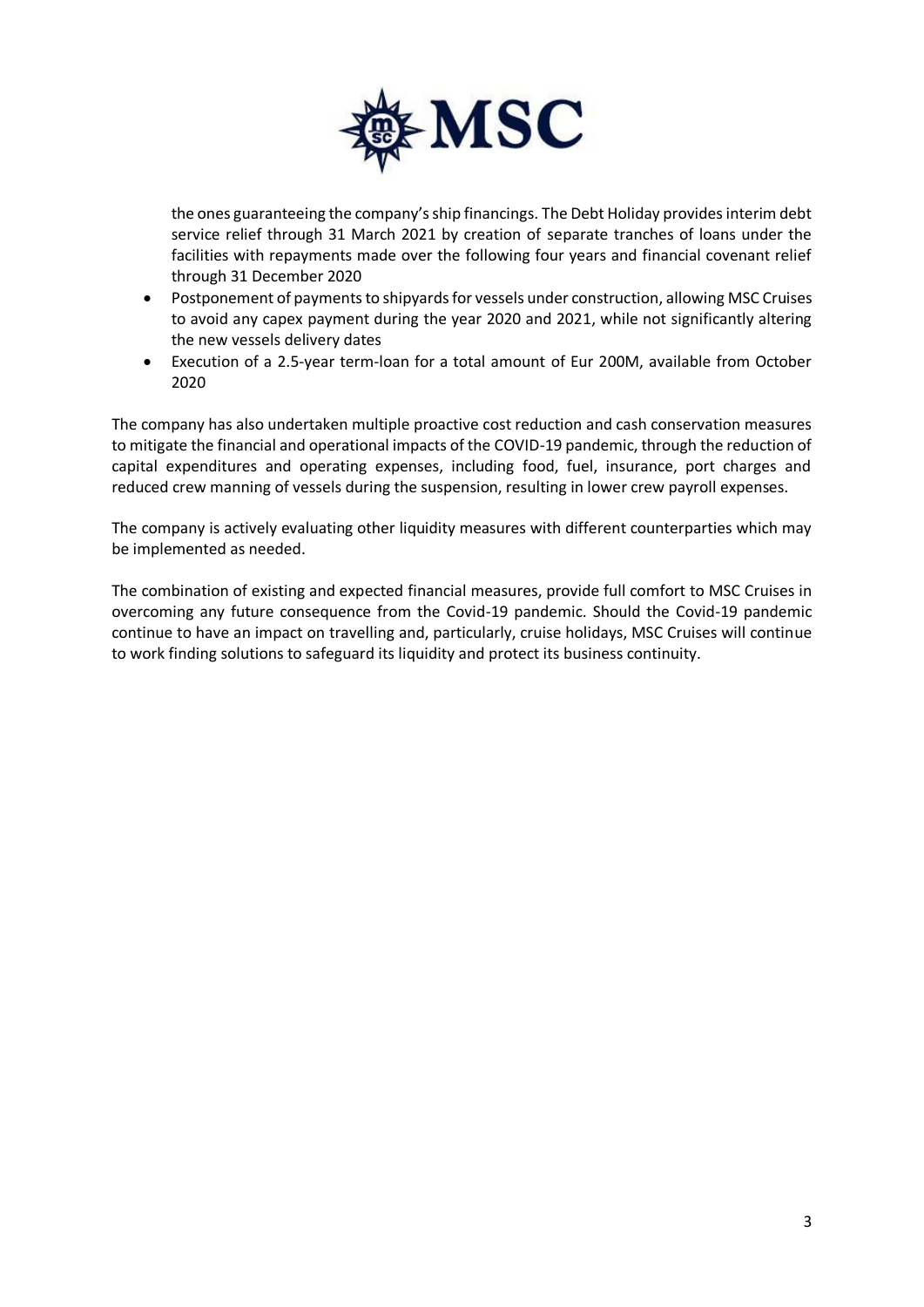

# **Information about MSC Cruises bonds:**

| Name          | <b>MSC CRUISES 17-23</b> |
|---------------|--------------------------|
| <b>ISIN</b>   | CH0370943562             |
| Maturity date | 14.07.2023               |
| Name          | MSC CRUISES 16-21        |
|               |                          |
| <b>ISIN</b>   | CH0341725890             |

#### **NOTE:**

Information in this press release may involve guidance, expectations, beliefs, plans, intentions or strategies regarding the future. These forward-looking statements involve risks and uncertainties. All forward-looking statements included in this release are based on information available to MSC Cruises as of the date of this press release and can be affected by a number of factors. We assume no duty to update any such forward-looking statements.

This press release does not constitute an offer to sell or the solicitation of an offer to buy securities.

For further information please contact:

Luca Biondolillo

Chief Communications Officer

[luca.biondolillo@msccruises.com](mailto:luca.biondolillo@msccruises.com)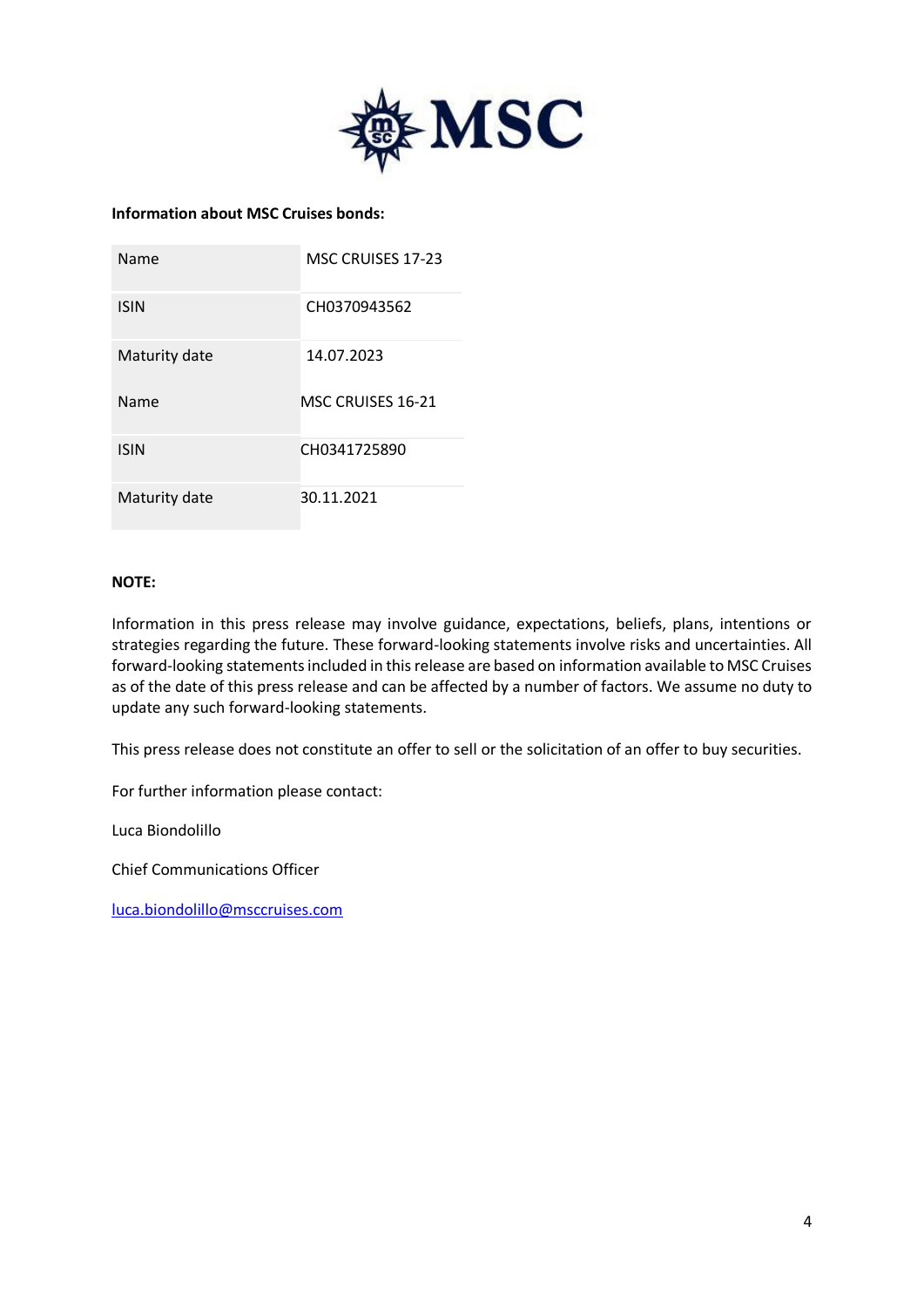

## **APPENDIX**

## **THE 9 PILLARS OF MSC CRUISES' HEALTH AND SAFETY PROTOCOL**

The below are the 9 Pillars that form part of MSC Cruises health and safety protocol.

- 1. **Passenger Testing:** Conduct 100% testing of passengers for COVID-19 prior to embarkation; Conduct additional screening (e.g. temperature checks, health declaration, medical review if necessary) or other risk mitigation prior to embarkation;
- 2. **Crew Testing:** Conduct 100% testing of all crew, with a requirement for negative results:
	- a. Prior to departure from home; and
	- b. Prior to embarkation on the ship; and
	- c. Upon conclusion of a minimum 7-day quarantine; and
	- d. Test periodically, at an appropriate frequency (at least monthly)
- 3. **Masks:** Require wearing of masks by all passengers and crew onboard and during excursions whenever physical distancing cannot be maintained; Require crew to wear face masks at all times when working in food and beverage service areas;
- 4. **Physical Distancing:** Align physical distancing measures with shoreside health authority requirements; maintain physical distancing in terminals, onboard ships, on private islands and during shore excursions;
	- a. Achieve physical distancing onboard through one or more measures, including: reduced passenger capacity, use of venue restrictions, directional controls for movement of passengers, dedicated cabin capacity allocated for isolation and other operational measures;
- 5. **Ventilation:** Implement air management strategies to mitigate risk though increasing fresh air into ventilation systems and, where feasible, using enhanced filters and other technologies to maximize system effectiveness;

## 6. **Medical and Public Health:**

- a. Employ enhanced shipboard communications and procedures to promote illness reporting;
- b. Conduct health evaluations, including internal shipboard telemedicine, of suspect cases in their cabins
- c. Implement isolation procedures for confirmed cases in pre-designated, reserved cabins;
- d. Implement response protocols to quickly identify and quarantine close contacts and to medically assess and appropriately manage them consistent with the advice of leading health authorities;
- e. Utilize risk-based response plans based on each ship's ability to manage various levels of onboard COVID-19 cases and close contacts;
- f. The medical priority will be to disembark confirmed COVID-19 cases as soon as safely and reasonably possible. Make arrangements with port partners and in any destinations visited for various disembarkation scenarios of COVID-19 cases;
- g. Make arrangements in advance with private providers for transportation, shoreside quarantine and medical facilities if infectious illness exceeds onboard management capability;
- h. Conduct screening and testing of disembarking passengers who are close contacts of COVID-19 cases;